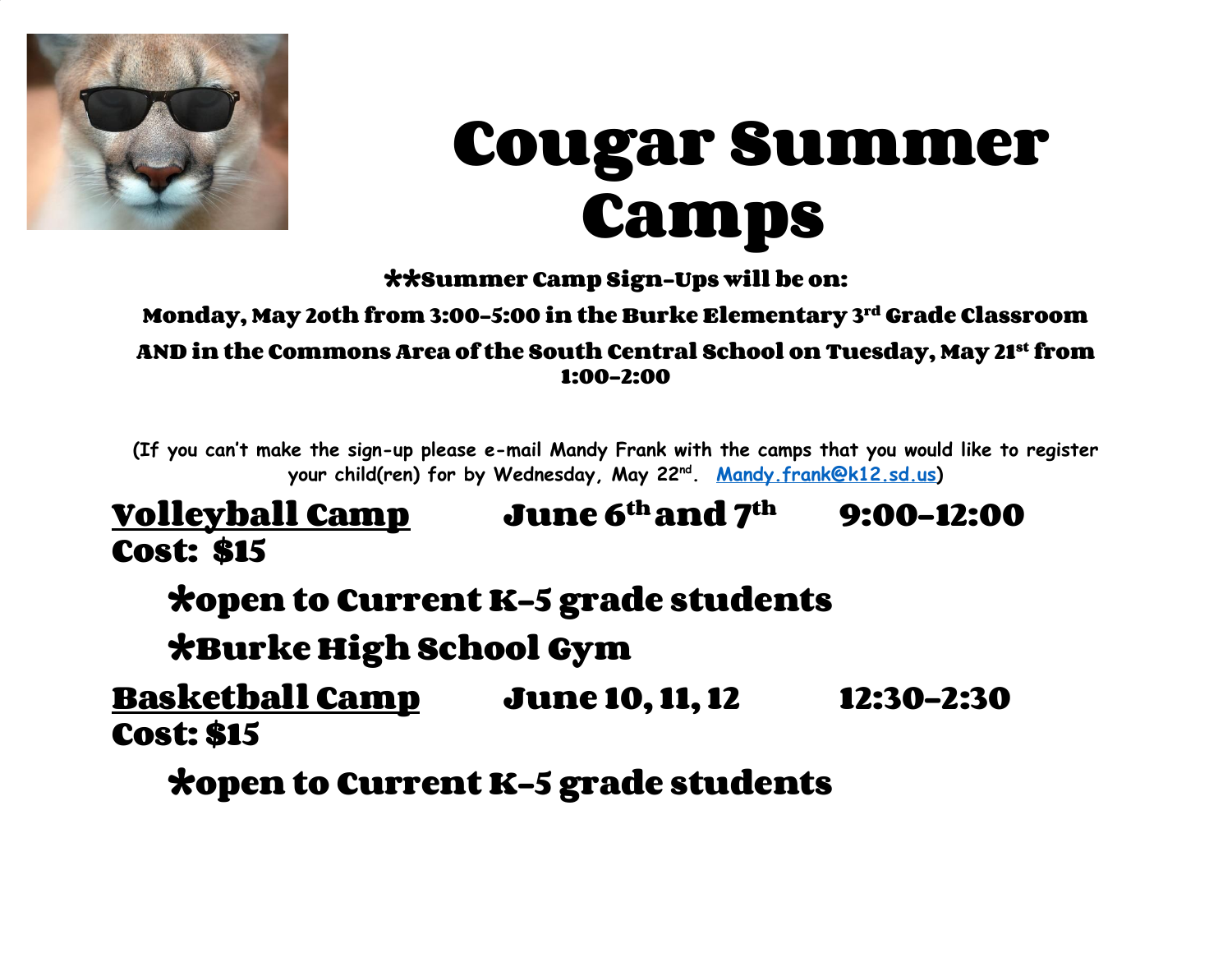**\*Burke High School gym Football Camp June 6 and 7 10:00-12:00 Cost: \$10 \*open to Current 2nd – 5th grade students \*meet at the Practice Football Field Golf Camp July 15, 16, 17 10:00-12:00 Cost: \$20 \*open to Current K-5 students \*meet at the Burke Golf Course \*encourage participants to bring their own clubs, but not a requirement Wrestling Camp June 3-4-5 9:00-12:00 \*Burke High School Gym \*1st-6th Grade Students (next school year)**